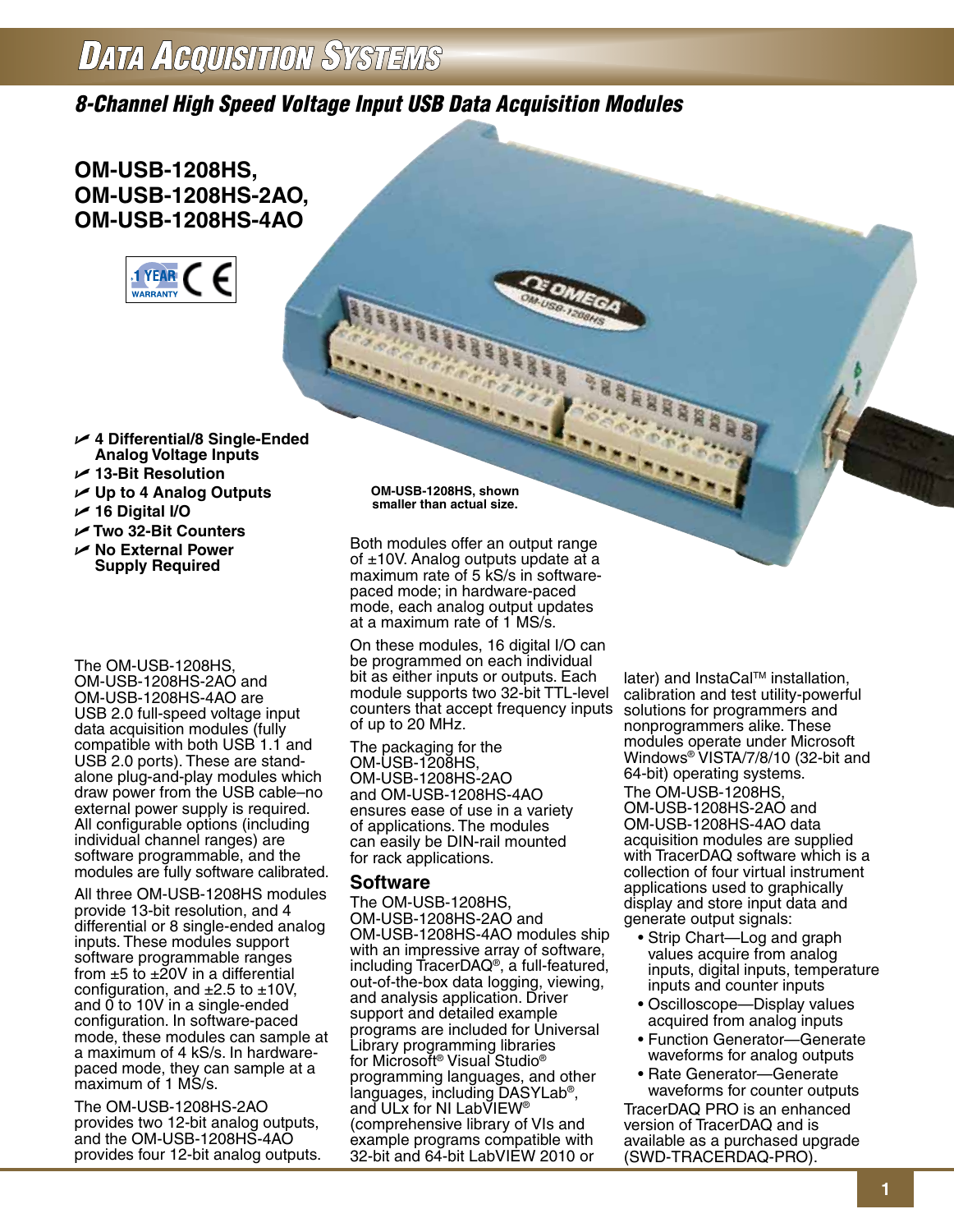# **DATA ACQUISITION SYSTEMS**





**SWD-TRACERDAQ-PRO, sold separately.**

A comparison of some of the features included in TracerDAQ vs TracerDAQ PRO is shown below.

#### **Strip Chart Features Comparison**

| יווייט עוויט                       |                                                                  |                                                                  |
|------------------------------------|------------------------------------------------------------------|------------------------------------------------------------------|
| <b>Features</b>                    | <b>TracerDAQ</b>                                                 | <b>TracerDAQ Pro</b>                                             |
| <b>Channel Types</b>               | Analog input, temperature input,<br>digital input, event counter | Analog input, temperature input,<br>digital input, event counter |
| <b>Number of Channels</b>          | 8                                                                | 48                                                               |
| <b>Number of Lanes</b>             | 2                                                                | 8                                                                |
| <b>Maximum Samples per Channel</b> | 32,000                                                           | 1 million                                                        |
| <b>Alarm Conditions</b>            | No.                                                              | Yes                                                              |
| <b>Measurements Window</b>         | No.                                                              | Yes                                                              |
| <b>Enter Annotations</b>           | No.                                                              | Yes                                                              |
| <b>Software Triggering</b>         | No.                                                              | Yes                                                              |
| <b>Hardware Triggering</b>         | No.                                                              | Yes                                                              |
| <b>Time-of-Day Triggering</b>      | No.                                                              | <b>Yes</b>                                                       |
| <b>Linear Scaling</b>              | No.                                                              | Yes                                                              |

| Oscilloscope    |  |
|-----------------|--|
| <b>Features</b> |  |

| <b>Features</b>            | TracerDAQ <sup>®</sup> | <b>TracerDAQ Pro</b> |
|----------------------------|------------------------|----------------------|
| <b>Channel Type</b>        | Analog input           | Analog input         |
| <b>Number of Channels</b>  |                        |                      |
| <b>Measurements Window</b> | No                     | Yes                  |
| <b>Reference Channel</b>   | No                     | Yes                  |
| <b>Math Channel</b>        | N٥                     | Yes                  |

| <b>Rate Generator</b>     |                |                         |
|---------------------------|----------------|-------------------------|
| <b>Features</b>           |                | TracerDAQ TracerDAQ Pro |
| <b>Channel Type</b>       | Counter output | Counter output          |
| <b>Number of Channels</b> |                | 20                      |

## **Function Generator**

| <b>Features</b>                       | <b>TracerDAQ</b> | <b>TracerDAQ Pro</b>                                         |
|---------------------------------------|------------------|--------------------------------------------------------------|
| <b>Channel Type</b>                   | Analog output    | Analog output                                                |
| <b>Number of Channels</b>             |                  | 16                                                           |
| <b>Waveform Types</b>                 | Sine             | Sine, square, triangle, flat, pulse, ramp, random, arbitrary |
| <b>Duty Cycle</b>                     | <b>No</b>        | Yes                                                          |
| <b>Phase</b>                          | No               | Yes                                                          |
| <b>Gate Ratio</b>                     | No.              | Yes                                                          |
| <b>Rate Multiplier</b>                | No.              | Yes                                                          |
| <b>Sweep (Linear and Exponential)</b> | No.              | Yes                                                          |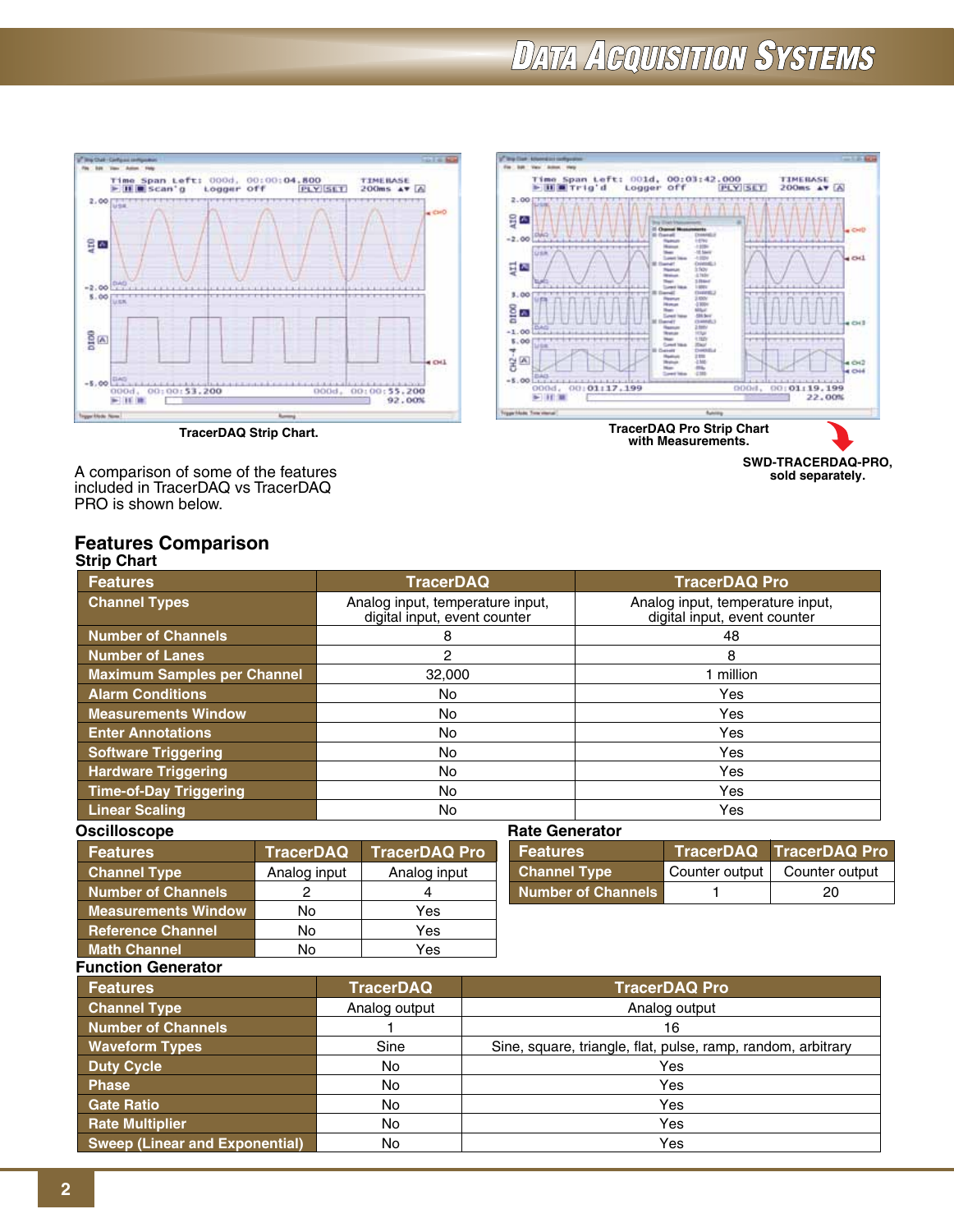# **SPECIFICATIONS**

**Analog INput A/D Converter:** Successive approximation type **Input Ranges:** Software

selectable per channel **Differential:** ±20V, ±10V, ±5V (the voltage level on each individual AIN input is limited to  $\pm$ 14V)

**Single Ended:** ±10V, ±5V, ±2.5V, 0 to 10V

**Number of Channels:**  4 differential/8 single-ended (software-selectable) **Input Configuration:** Multiplexed **Channel Gain Queue:** 8 unique consecutive elements, softwareconfigurable range for each channel **Absolute Maximum Input Voltage:** CHx IN to GND **Power On:** ±25V maximum **Power Off:** ±12V maximum **Input Impedance:** 35 MΩ minimum **Input Bandwidth (-3 dB):** All input ranges, 2 MHz typical **Input Leakage Current:**  $±250$  nA typ **Input Capacitance:** 32 pf typical **Maximum Working Voltage: (Signal + Common Mode)**   $\pm$ 20V:  $\pm$ 14V,  $\pm$ 10V:  $\pm$ 11V, ±5V: ±5.5V **Sampling Rate:** 1 S/s to 1 MS/s, software programmable **Sample Clock Source:** Internal A/D clock or AICKI **Burst Mode:** Software-selectable, burst rate  $= 1 \mu s$ **Throughput Software-Paced:** 33 to 4000 S/s type, system-dependent  **Hardware-Paced:** 1 MS/s maximum **Resolution:** 13-bits **A/D No Missing Codes (Uncalibrated) Differential (Mode):** 13-bits **Single Ended (Mode):** 12-bits **CMRR:** 60 Hz, 74 dB typical

**Analog Output D/A Converter:** DAC7553

**Number of Channels:** 4 independent **Resolution:** 12-bits **Output Range Calibrated:** ±10V **Uncalibrated:** ±10.2V **D/A Update Rate Software Paced:** 33 to 5000 S/s typ, system dependent  **Hardware Paced:** 1 MHz maximum (per channel)

#### **DC Voltage Analog Input Ranges and Absolute Accuracy (Single-Ended Mode)**

| Voltage<br>Range | <b>Absolute</b><br><b>Accuracy (LSB)</b> |
|------------------|------------------------------------------|
| ±10V             | $\pm$ 5.10 typ, $\pm$ 8.06 maximum       |
| ±5V              | $\pm 2.63$ typ, $\pm 4.03$ maximum       |
| ±2.5V            | $\pm 1.59$ typ, $\pm 2.70$ maximum       |
| 0 to 10V         | $\pm 3.29$ typ, $\pm 5.13$ maximum       |

**Sample Clock Source:** Internal D/A clock or AOCKI (AO external clock input pin) **Monotonicity:** 12-bits **Output Current:** ±3 mA maximum per channel **Power Up and Reset State:** 0V **Output Noise:** 0.53 mV rms **Absolute Accuracy:** ±0.1% **Slew Rate:** 6.7V/µs typical

**Digital I/O Digital Type:** CMOS **Number of I/O:** 16 **Configuration:** Each bit may be configured as input (power on default) or output **Pull-Up Configuration:** The port has 47 kΩ resistors configurable as pull-ups or pull-downs by an internal jumper (default setting is pull-down) **Digital I/O Transfer Rate (System Paced):** 33 to 8000 port reads/writes or single-bit reads/ writes per second typical, system dependent. **Input High Voltage:** 2.0V minimum 5.5V absolute maximum **Input Low Voltage:** 0.8V maximum -0.5V absolute minimum, 0V recommended minimum **Output High Voltage:** 4.4V minimum (IOH = -50 µA), 3.76V minimum (IOH = -24 mA) **Output Low Voltage:** 0.1V maximum (IOL = 50  $\mu$ A), 0.44V maximum ( $IOL = 24$  mA) **Output Current:** ±24 mA maximum per terminal

**External Trigger Trigger Source:** TRIG input **Trigger Mode:** Software configurable for edge- or levelsensitive, rising or falling edge, high or low level. Power on default is edge sensitive, rising edge. **Trigger Latency:** 1 µs + 1 clock cycle maximum **Trigger Pulse Width:** 100 ns minimum **Input Type:** Schmitt trigger, 33 Ω series resistor and 47 kΩ pull-down to ground

#### **DC Voltage Analog Input Ranges and Absolute Accuracy (Differential Mode)**

| Voltage<br>Range | <b>Absolute</b><br><b>Accuracy (LSB)</b> |
|------------------|------------------------------------------|
| ±20V             | $±9.55$ typ, $±13.18$ maximum            |
| ±10V             | $±4.59$ typ, $±6.23$ maximum             |
| +5V              | $\pm 2.25$ typ, $\pm 2.75$ maximum       |

**Schmitt Trigger Hysteresis:** 0.4 to 1.2V

**Input High Voltage:** 2.2V minimum, 5.5V absolute maximum **Input Low Voltage:** 1.5V maximum, -0.5V absolute minimum, 0V recommended minimum

#### **External Acquisition Scan Clock I/O Terminal Names:**

AICKI, AICKO, AOCKI, AOCKO **Terminal Types AxCKI:** Input, active on rising edge **AxCKO:** Output, power on default is 0V, active on rising edge **Terminal Descriptions AxCKI:** Receives sampling clock from external source **AxCKO:** Outputs internal sampling clock (D/A or A/D clock) or pulse generated from AxCKI when in external clock mode **Input Clock Rate:** 1 MHz maximum **Clock Pulse Width AxCKI:** 400 ns minimum **AxCKO:** 400 ns minimum I**nput Type:** Schmitt trigger, 33 Ω series resistor, 47 k $\Omega$  pull-down to ground **Schmitt Trigger Hysteresis:** 0.4 to 1.2V **Input High Voltage:** 2.2V minimum, 5.5V absolute maximum **Input Low Voltage:** 1.5V maximum, -0.5V absolute minimum, 0V recommended minimum **Output High Voltage:** 4.4V minimum (IOH = -50  $\mu$ A), 3.76V minimum (IOH = -24 mA) **Output Low Voltage:** 0.1V maximum ( $IOL = 50 \mu A$ ),  $0.44V$  maximum (IOL = 24 mA) **Output Current:** ±24 mA maximum per terminal

#### **Counters**

**Counter Terminal Names:** CTR0, CTR1 **Counter Type:** Event counter **Number of Channels:** 2 **Input Type:** Schmitt trigger, 33 Ω series resistor, 47 kΩ pull-down to ground